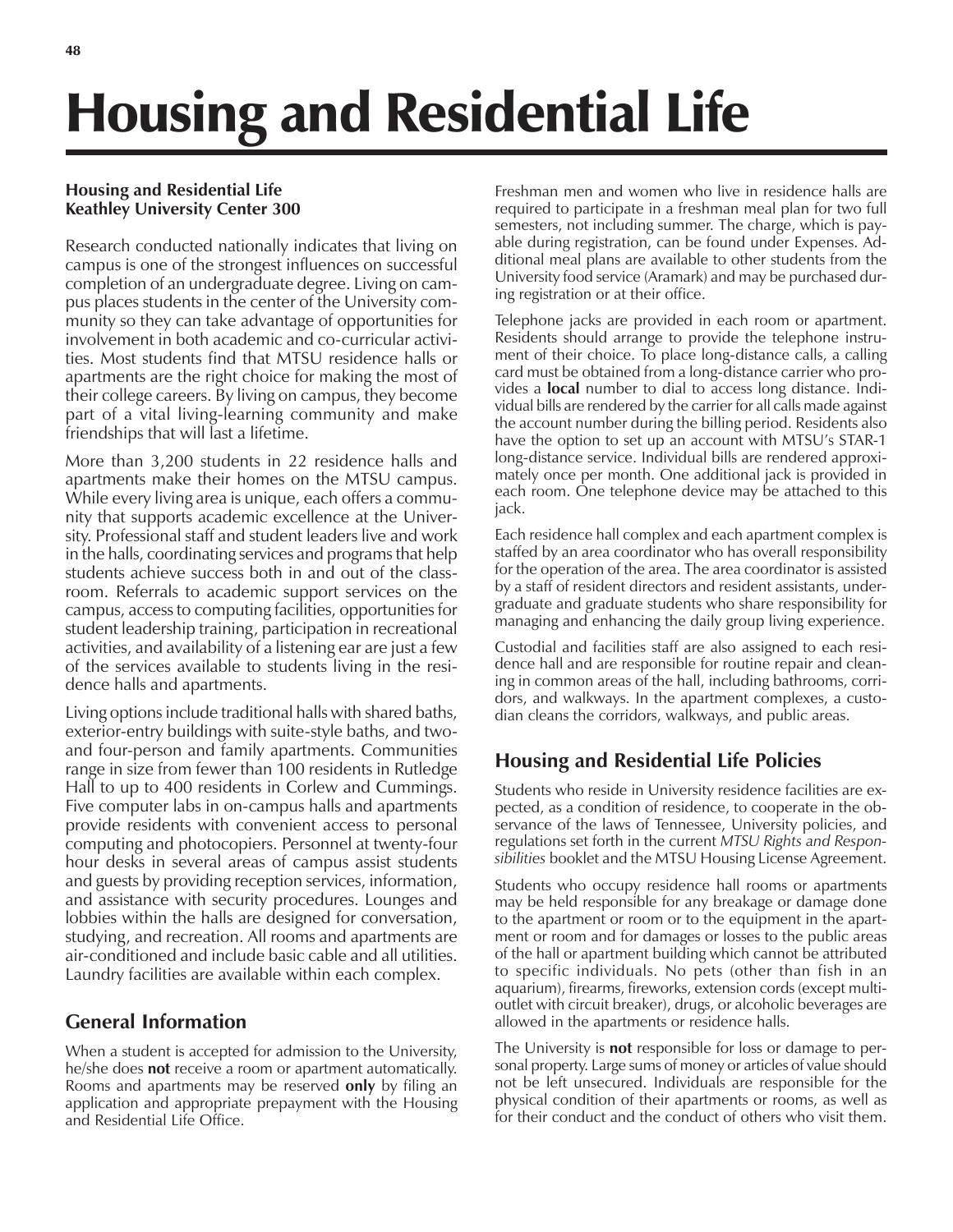Students are encouraged to carry appropriate insurance for their personal property. For more information, refer to the FAQs section on the Housing Web site (www.mtsu.edu/  $\sim$ housing).

The administration reserves the right to grant or refuse admission to the apartments or the residence halls or to reassign or to terminate the residence of any student in any apartment or residence hall or other University-owned building at any time.

#### **24-Hour Desk Services**

Selected buildings offer round-the-clock desk services in the lobby, in addition to usual staff services. Desk attendants can accept deliveries of packages and flowers, handle requests for maintenance, assist with building security, provide campus and building information, and make loans of sports equipment, games, and small appliances.

#### **Residence Halls**

#### **West Side Halls**

Residence halls located on the historic west side of campus stand along pathways lined with trees that were planted when the campus was new.

The small learning communities of Rutledge, Miss Mary, Lyon, McHenry, Monohan, Reynolds, and Schardt halls range in size from 40 to 141 students and are located adjacent to the James Union Building. The JUB houses one of the main cafeterias on campus, providing residents with a convenient location to meet friends for meals or studying. A computer lab in Lyon Hall provides west side residents with 24-hour computing facilities. Reception desks are located in Lyon and Monohan halls. Centrally located bathrooms in each hallway of each floor are shared by residents.

#### **Mid-Campus Halls**

The centrally located residence halls of mid-campus provide easy access to the Woodmore Cyber Cafe and the campus Grill located in Keathley University Center. Smith and newly renovated Sims and Judd halls house small communities of 100 to 155 men while Beasley and Gracy halls, also both newly renovated, house small communities of 100 to 155 women. All buildings share the services of the Smith Hall reception desk, lounge, and computer lab. Smith, Sims, and Beasley halls feature centrally located bathrooms on each floor which are shared by residents. Judd and Gracy are exterior entrance buildings which offer quad-style bathrooms shared by groups of four rooms.

#### **East Campus**

Residence halls on the east side of campus are close to the Student Recreation Center and the Walker Library. Wood Hall, for women, and Felder Hall, for men, share a connecting lobby which provides reception services, a computer lab,

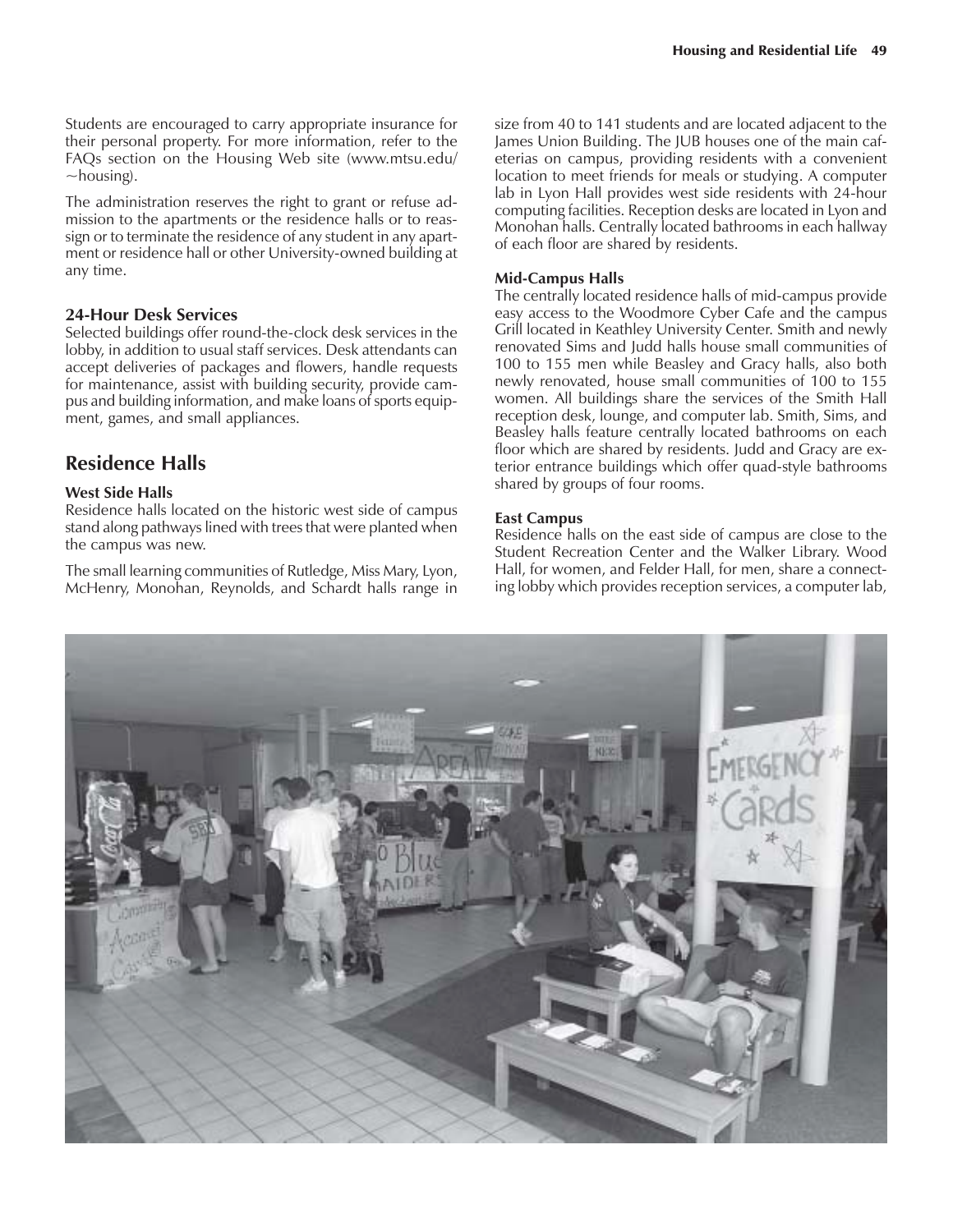and meeting/television space for residents for all of the east campus. Wood and Felder halls house the Honors Living and Learning Center. Clement and Gore halls are reserved for late applicants and may be home to our overflow students. Nicks Hall for men, Deere Hall for women, and Clement and Gore halls for overflow applicants are small communities of exterior entrance buildings which feature quad-style bathrooms shared by groups of four rooms. Study rooms in each building offer a quiet space for reading, study, or homework.

#### **North Campus**

At seven stories high, Corlew and Cummings halls (on the north side of campus) are the tallest buildings at MTSU. Corlew and Cummings are located between McFarland Health Services and the Ned McWherter Learning Resources Center and adjacent to the Business and Aerospace Building. McCallie Dining Hall, located in Corlew, is one of the main cafeterias on campus. Corlew and Cummings halls house the First-Year Experience program which provides special academic and personal support to 800 freshman men and women. Reception desks are located in each hall, and a computer lab in Corlew serves residents of both halls. Centrally located bathrooms on each floor are shared by residents. Designated rooms in each building are designed to provide overflow housing for late applicants.

### **Apartments**

#### **Womack Lane Apartments**

Womack Lane Apartments consist of 192 one- and two-bedroom apartments, with areas designated for both single students and families. Single students share a furnished one- or two-bedroom apartment with one other student; graduate students and upper-class students are given preference in assignment. Families may occupy either one- or two-bedroom apartments and may select an unfurnished or furnished apartment. All apartments include air conditioning units. The community building for Womack Lane includes a 24-hour information and service desk, laundry facilities, a recreation/ meeting room, and computer lab.

#### **Scarlett Commons**

MTSU's newest residential area is Scarlett Commons. Located immediately north of the Student Recreation Center, Scarlett Commons features four-bedroom, two-bathroom apartments with full kitchens and living rooms. Residents occupy a private bedroom and share their bath with one other student. Each bedroom is wired for direct access to the University computing system. The Scarlett Commons clubhouse includes a 24-hour reception and service desk, recreation/meeting room with fireplace, and laundry room. The University shuttle bus, the *Raider Xpress*, provides campus transportation from a bus stop at the front of the clubhouse.

# **Special Interest Housing**

#### **Honors Living and Learning Center**

Wood and Felder residence halls on the east side of campus are the home of MTSU's Honors Living and Learning Center. Application to this residence facility is limited to students who meet Honors College eligibility requirements. Students who live in the Honors Living and Learning Center must also enroll in at least one Honors class (3 credit hours) each semester. The Honors Living and Learning Center offers unique services such as classes taught in the Felder classroom, academic advisors who hold office hours on site, and tutoring sessions held on site. Students who live in these halls have the opportunity to interact with their professors outside of class, participate in Honors College seminars, and gain valuable leadership skills. For more information about eligibility requirements for the Honors Living and Learning Center, please contact the Housing and Residential Life Office at 898-2971 or the Honors College at 898-2152.

#### **First-Year Experience Residence Hall**

Corlew and Cummings halls, seven-story high-rises located on the north side of campus, are the home of MTSU's First-Year Experience program. Services and programs offered in these residence halls are geared toward first-year students (29 college credit hours or less) and are designed to enhance students' academic success at MTSU. The First-Year Experience residence halls offer a number of unique services for first-year students at MTSU such as lower-division classes taught in the Cummings Hall classroom, an academic advisor who holds office hours in each building, tutors who live on each floor of the residence halls and provide tutoring services in the Hall Tutoring Centers, and special workshops and programs designed to assist students with their transition to MTSU. If you are interested in the First-Year Experience, please indicate First-Year Experience as the selected option on the application for housing.

## **Family Student Housing**

A portion of the Womack Lane Apartment area is assigned as Family Student Housing. Apartments include both semifurnished and unfurnished one- and two-bedroom apartments with exterior entry, social areas, and kitchen and bathroom facilities.

Family student apartments are reserved for full-time students with spouses, and/or a dependent child or children living with the full-time student. Family Student Housing rates cover utilities, including electric heat with an individual control per unit and a window air conditioner. Semifurnished apartments include a twin bedset, dresser, sofa, chair, end table, and dinette set.

The Womack Lane Community Center building includes a 24-hour desk, meeting area, and computer lab as well as a coin-operated laundromat with commercial washers keyed to enhance security and restricted to Womack Lane residents.